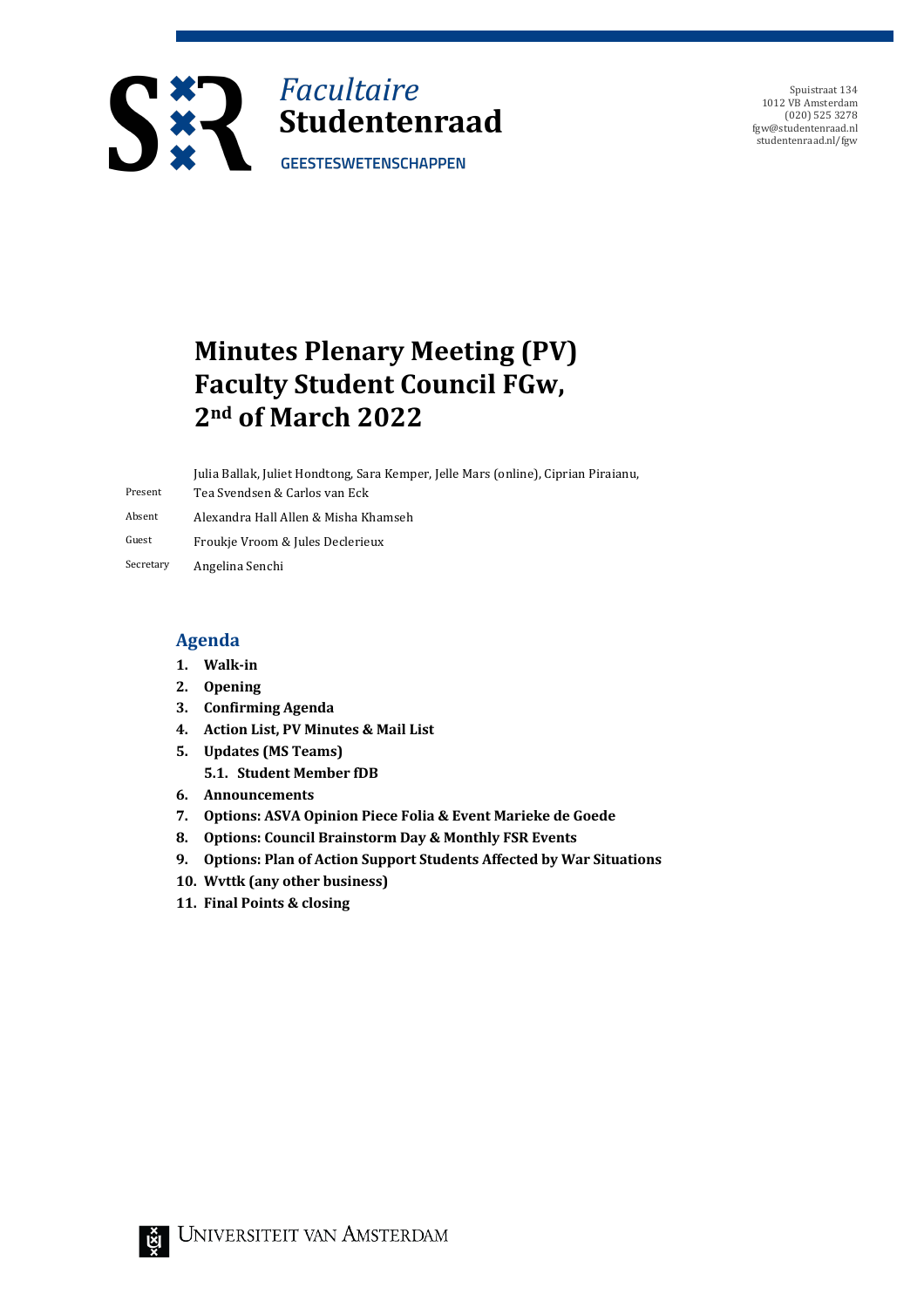

#### **1. Walk-in**

#### **2. Opening**

1 Kemper opens the meeting at 09:06

#### **3. Confirming Agenda**

2 Ballak indicates that she would like to discuss the location for *inwerken* under agenda point 10 Wvttk and

3 possibly put it to vote at that moment or via email. The council goes over the agenda:

#### **Agenda**

- **1. Walk-in**
- **2. Opening**
- **3. Confirming Agenda**
- **4. Action List, PV Minutes & Mail List**
- **5. Updates** (MS Teams)
	- **5.1. Student Member fDB**
- **6. Announcements**
- **7. Options: ASVA Opinion Piece Folia & Event Marieke de Goede**
- 8. Options: Council Brainstorm Day & Monthly FSR Events
- **9.** Options: Plan of Action Support Students Affected by War Situations
- 10. Wvttk (any other business)
- **11. Final Points & closing**

The agenda is set unchanged.

#### **4. Action List, PV Minutes & Mail List**

- 4 To make sure every agenda topic can be discussed during the current meeting, the council's Daily Board has
- 5 decided to discuss the action list, mail list and PV minutes in the working groups. Regardless, Kemper decides
- $6$  to go over the action list anyway to be sure everyone's aware of ongoing actions.

#### **Action List**

| 7<br>8               | 210603-01 | The FSR FGw 2021-2022 will have a conversation to establish their stance regarding the<br>democratization of the dean position.          |
|----------------------|-----------|------------------------------------------------------------------------------------------------------------------------------------------|
| $\overline{Q}$<br>10 |           | (Edited 220223)) Mars and Kemper will present a meeting piece March $2nd$ [2022] in<br>$\bullet$<br>order to facilitate this discussion. |
| 11                   |           | (220223) Kemper will set up a letter for councillors to comment on.<br>$\bullet$                                                         |
| 12                   |           | Kemper indicates that she will reach out to Mars regarding this topic.                                                                   |
| 13                   |           |                                                                                                                                          |
| 14                   | 211101-01 | (Edited 220223) Svendsen will format the year review document for the PV of the March                                                    |
| 15                   |           | $2nd$ [2022].                                                                                                                            |
| 16                   | 211126-01 | Ballak, Khamseh, Kemper and Hondtong (edited 220216) will remove the Working                                                             |
| 17                   |           | Agreement from the Diversity Commitment and set up a separate amendment proposal to                                                      |
| 18                   |           | include the section in the Huishoudelijk Reglement and present it at the PV.                                                             |
| 19                   |           |                                                                                                                                          |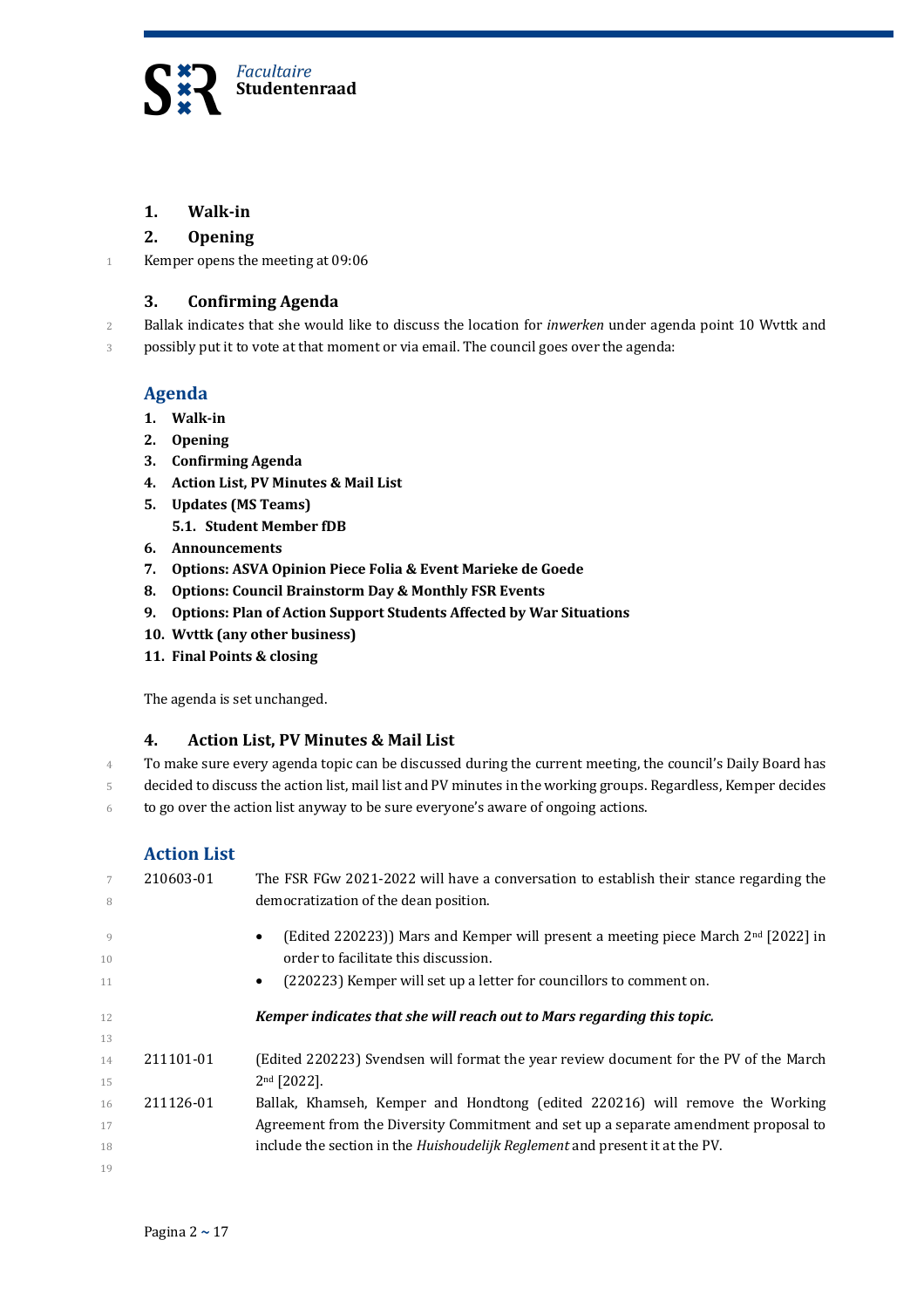*Facultaire* **Studentenraad**

studentenraad.nl/fgw **~**  fgw@studentenraad.nl

*If this topic will be discussed during next week's plenary meeting (9th of March 2022).* 

| 3  | 220121-01 | ELC will look into the role of intersectionality within the UvA diversity policy.                               |
|----|-----------|-----------------------------------------------------------------------------------------------------------------|
| 4  |           | (220223) Kemper will consult old minutes to find out what the council meant by this<br>$\bullet$                |
| 5  |           | particular point on intersectionality.                                                                          |
| 6  |           |                                                                                                                 |
| 7  |           | Kemper refers to the conversation she had with Sojo-Perez again, but Senchi                                     |
| 8  |           | reminds Kemper that she was supposed to go over last year's minutes to find out                                 |
| 9  |           | what the goal is of the action point.                                                                           |
| 10 | 220211-01 | On February $23^{rd}$ [2022] The council and Vroom will have a brainstorm session to improve                    |
| 11 |           | student wellbeing at the faculty (e.g.: incorporating recommendations from the RIVM                             |
| 12 |           | student wellbeing and substance abuse report and focusing on the contemplation rooms).                          |
| 13 |           |                                                                                                                 |
| 14 |           | This point can be scrapped. Student wellbeing will likely also be discussed during the                          |
| 15 |           | <b>Council Brainstorm Day.</b>                                                                                  |
| 16 |           |                                                                                                                 |
| 17 | 220211-02 | Piraianu will set up a student engagement meeting between the 14 <sup>th</sup> and 18 <sup>th</sup> of February |
| 18 |           | 2022.                                                                                                           |
| 19 |           |                                                                                                                 |
| 20 |           | Scrapped.                                                                                                       |
| 21 |           |                                                                                                                 |
| 22 | 220211-03 | The working groups ( $ELC + OPR$ ) will brainstorm ideas on how to spend the council budget                     |

- 
- *This topic will still be discussed in the working groups and/or at the brainstorm.*
- 27 220216-02 Regarding the issue of council work pressure, democratic legitimacy, lack of willing elected 28 candidates, overrepresentation of council assistants, etc.:
- **•** OPR will discuss these issues and the FNWI letter on the same subject during their 30 working group meeting in the week of 21<sup>st</sup> of February 2022
- 31 The council will discuss these issues plenary upon OPR's incentive.
- 32 220223-01 The council will send all student association an email and/or asks Bart Gijwijt to publish a 33 note in the faculty newsletter to inform them that funds have been made available for the **associations to, for example, organize social events.**

- 
- 37 The council goes over the minutes from the 16<sup>th</sup> of February page by page. The minutes are confirmed.

#### **5. Updates** (MS Teams)

**and share their ideas at the PV.** 

38 Similar to the minutes, action- and mail list the updates won't be discussed during this meeting. Instead, 39 attendees are asked to fill out the update form and text the writers if they have any questions. Svendsen 40 specifically asks everyone to have a look at the update she shared in the form.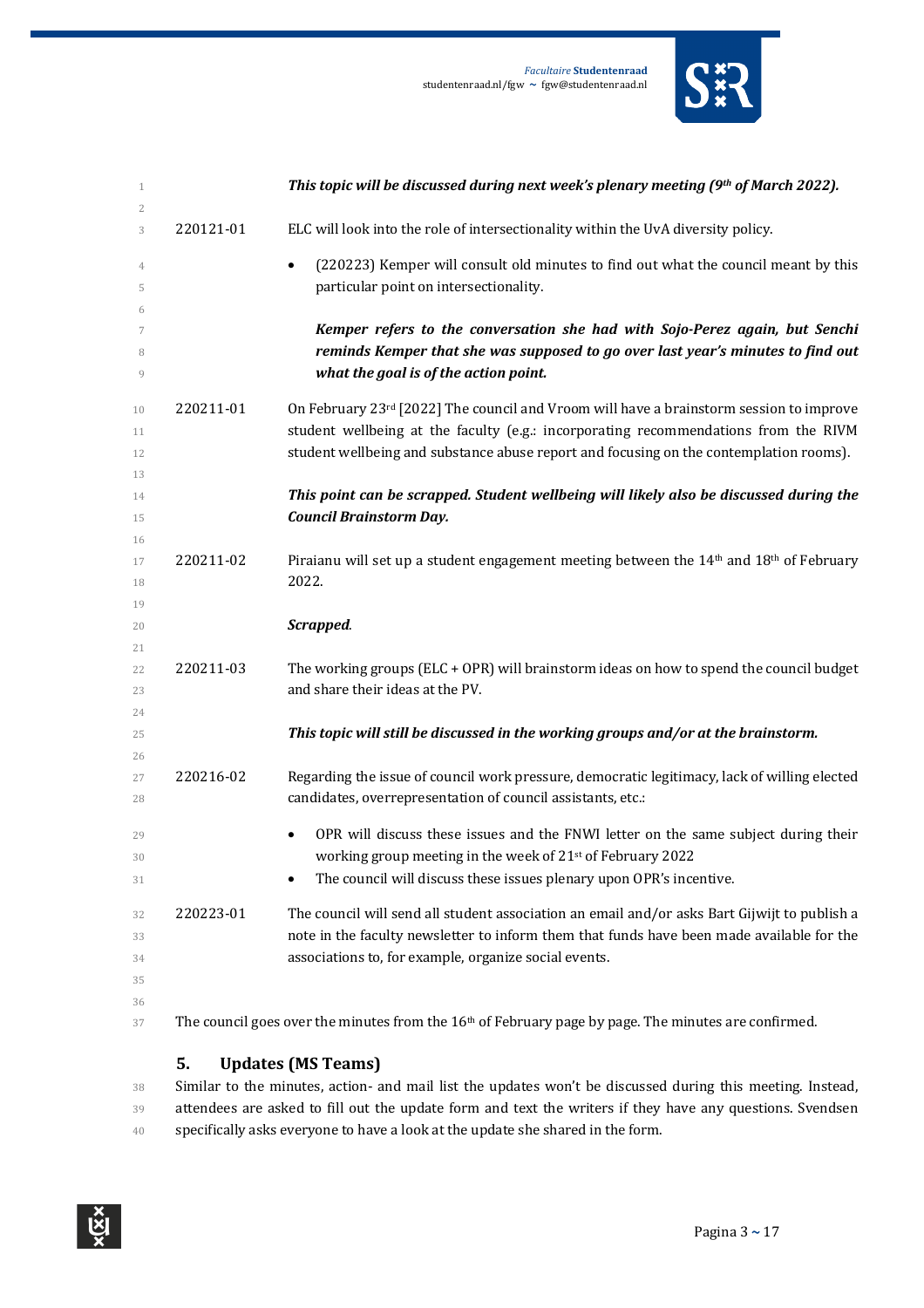

#### **5.1. Student Member fDB/CoH/GSH**

1 *Not discussed*

#### **6. Announcements**

2 Van Eck will likely leave the meeting at an earlier moment. Khamseh and Hall Allen are both absent for this 3 meeting.

#### **7. Options: ASVA Opinion Piece Folia & Event Marieke de Goede**

4 Kemper indicates that the email vote regarding the ASVA opinion was rejected because quorum wasn't reached. 5 Regardless of this particular vote being rejected, the council has decided in favor of organizing an event with 6 ASVA. Though, they have not agreed to the event's content considering no planning had been done for the event 7 yet. Declerieux remarks that he noticed during the previous meeting that the ASVA had come to certain 8 agreements with some individuals who are part of the council, but that the council in its entirety had not been 9 informed of the context. Therefore, Declerieux has set up a document divided into three parts: a planning for 10 the event, the event's program and the materials they'll be needing. The documents in color coded to indicate 11 who will take responsibility for what tasks in preparation for and moments during the event. Hondtong notes 12 that the new dean, Marieke de Goede, indicated during the dean transfer event that she would like to talk with 13 students. Kemper adds that during the transfer event the council has gifted the De Goede the book *In de naam* 14 **van het Maagdenhuis.** 

15 However, regarding the opinion piece, it is noted that writing process was very rushed, and people have worked 16 hard to get it done in time. Kemper notes that there was too much confusion and therefore abstained from 17 voting on it. According to Kemper they currently have two options: 1) they continue their discussion regarding 18 the opinion piece and after careful consideration re-vote, 2) they change the content of the letter and vote again 19 once most are in agreement with the new content. The council discussed that the goal of the opinion piece 20 should be to shed a light on what issues De Goede will be inheriting from Weerman. Ballak indicates that she 21 believes it is a good letter, but she doesn't feel publishing the letter is the right way to start off with a new dean. 22 Especially considering they already gave a provocative welcoming gift. She elaborates that De Goede is only 23 involved with what she inherits but De Goede herself hasn't been the cause of the issues she will be inheriting. 24 Ballak would prefer to address this topic of inheritance in a speech during the welcoming event with ASVA  $25$  rather than publishing the letter in Folia before the event takes place. Svendsen agrees with Ballak that it might  $26$  not be the most appropriate way of starting a working relationship with the dean. Van Eck, however, really likes  $27$  the idea of publishing the letter because it would clarify for the dean in what way the council would like to see  $28$  her handle the issues at hand. He feels that it should be very clear what the council is expecting from her as 29 dean. Moreover, Van Eck thinks it could work to De Goede's benefit if she responds well to the letter. Van Eck is 30 agreement with the current letter, its format and how they intend to use it as an invite for the welcoming event.  $31$  Hondtong would like to publish the letter to encourage people to join the event and adds that the council 32 shouldn't be afraid of spreading their opinion. Though, several attendees note that the social safety part of the 33 opinion piece could be toned down and other valuable topics could be added to make the letter more well-34 rounded. Mars indicates that he agrees mostly with Van Eck; he also refers to the conversation the council had 35 at the start of the year regarding De Goede's dean application and notes that the council is rather tame and 36 constructive in their criticism. Piraianu notes that he would also like to see more points, - besides social safety 37 – added to the article; he acknowledges that social safety plays the largest role when it comes to inheriting 38 Weerman's deanship, but he feels they'd have a better start without snide criticism.

39 Consequently, Kemper asks the council whether the councilors are open to changing their minds if the topic of 40 the letter is changed. Most respond that their willingness to publish is dependent on what the final letter looks <sup>41</sup> like, though Ballak remains in favor of using the material for a speech during the event. Senchi comments that <sup>42</sup> they could also publish the speech in in Folia after the event and send out the invite separately. Declerieux reacts <sup>43</sup> that Folia won't charge them for publishing an opinion piece, but they will ask the council and ASVA to pay for 44 an add if they only publish an invite. Senchi retorts that the council could use their budget for this purpose.

45 Kemper wants to turn back to discussion at hand and establish consensus on how they will continue their 46 collaboration with ASVA. Declerieux notes that it would also be a possibility for the ASVA to publish the letter 47 without the FSR being attached to the project, in order to prevent the council's relationship with the dean to 48 possibly be tarnished. Piraianu is interested to know who will be working on the article. Kemper, Hondtong and 49 Declerieux indicate that they will try to have a new version ready by tonight  $[2^{nd}$  of March 2022] or tomorrow

 $50$  [3<sup>rd</sup> of March 2022]. Kemper goes over some of the email vote options and notes that Declerieux' option of not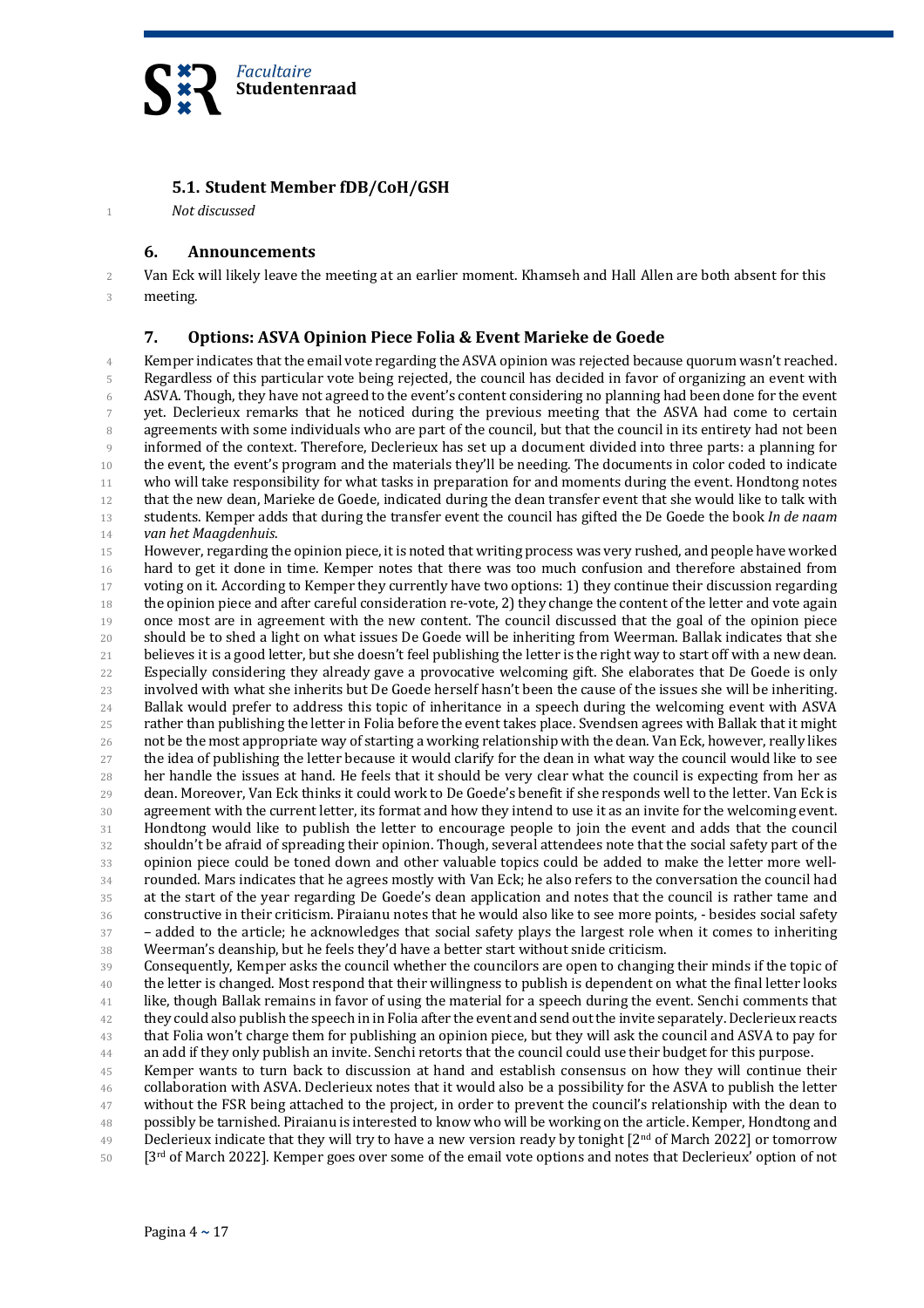

1 collaborating on the letter and invite whilst still organizing an event in relation to the article might create an 2 odd dynamic. In order to be able to stick to the event's preparatory time schedule, Kemper suggests setting up 3 an email vote regarding the opinion piece in Folia on Monday [7th of March 2022] and sending De Goede a save 4 the date for the event to De Goede to ensure her presence. The current plan of action is that Kemper, Hondtong 5 and Declerieux will finish the letter before Friday  $[4<sup>th</sup>$  of March 2022] and that the council will vote on co-6 publishing the article on Monday [7<sup>th</sup> of March 2022]. Regardless of the vote outcome the article will still be 7 published: if the vote is rejected, ASVA will publish the letter; if the vote is adopted, the council and ASVA will 8 co-publish the letter.

9 Hondtong has created an invite for the event, but Kemper and Senchi both agree the council should ask De 10 Goede's approval regarding the use of her portrait - preferably before the vote is sent out. Senchi asks 11 Declerieux whether he is planning on making it a hybrid event, he indicates that he would prefer an on-site 12 event, as do some of the councilors. Senchi is asked to book the Doelenzaal on the 4<sup>th</sup> of April 2022 from 15:00 13 until 19:00 for this event.

14 Regarding the event's program, it is suggested that De Goede uses (parts of) the speech she shared during the 15 transfer event. They also suggest increasing the duration of the Q&A session to 20 minutes. The gift presented 16 by ASVA will be anti-Weerman *Handmaid's Tale* protest themed. Senchi asks whether they'll be sending the 17 playbook to De Goede, Kemper responds that they will. However, upon ASVA's request they will leave out the 18 details of their gift. Kemper also notes that the council would like to know the content of ASVA's final speech at 19 the event, Declerieux responds that it won't be too controversial and that they'll mostly be focusing on students. 20

#### **8. Options: Council Brainstorm Day & Monthly FSR Events**

21 Senchi introduces the meeting piece by explaining and summarizing the different parts of the document. 22 Regarding the monthly events, Kemper suggests going to *natuurparken* {national parcs, transl.) for walks and 23 Ballak comments that she would like to introduce the office hours before they start introducing the monthly 24 events. Both Svendsen and Senchi respond to Ballak that the other way around – first the events and then 25 office hours – might create a good opportunity to inform students of the office hours. Van Eck warns that the 26 monthly events might be too similar to a study association instead of a council, Senchi responds that the 27 meeting piece refers to possibly collaborating with study associations. Ballak would like there to be a clear 28 division between what will be council events and what will be student events (a council event that is also open 29 to students). Most attendees agree with Ballak's statement. Senchi notes that she will share the meeting piece 30 with Marian Wilts to ask approval for funding the brainstorm day and monthly events. She also asks everyone 31 to share their availability in the schedule for the brainstorm day so they can start organizing the event.

#### **9.** Options: Plan of Action Support Students Affected by War Situations

32 The council has received an email from Barbara Hogenboom regarding a poster action in support of Ukraine, 33 they received a letter from the CSR regarding the war situation and have been made aware that the History 34 department has organizing an informational event. Currently there is a group meeting for students affected 35 by the war and the exam committee has been instructed to be extra lenient when it comes to cases related to 36 this issue. Regarding the controversiality of the topic, Van Eck notes that the discourse on Ukraine is highly 37 politicized and he would like to see a council statement that moves more towards a general view of striving 38 for peace rather than focusing on picking sides and favoring sanctions. He would like to make a statement on 39 peace instead of sharing a flag. Kemper asks what they should do and offers to write a letter or support existing 40 actions. Ballak comments that she prefers taking action over making a statement, noting she would like to <sup>41</sup> 'actually help'. Moreover, Ballak feels they should do more for students affected by war, not just regarding the 42 situation in Ukraine.

43 The council discusses using social media to raise awareness and lead students to initiatives they can join in 44 order to provide aid. Kemper suggests collaborating with the CSR and the supply drive. Moreover, Kemper

45 would like to vote on the content they'll be sharing on social media.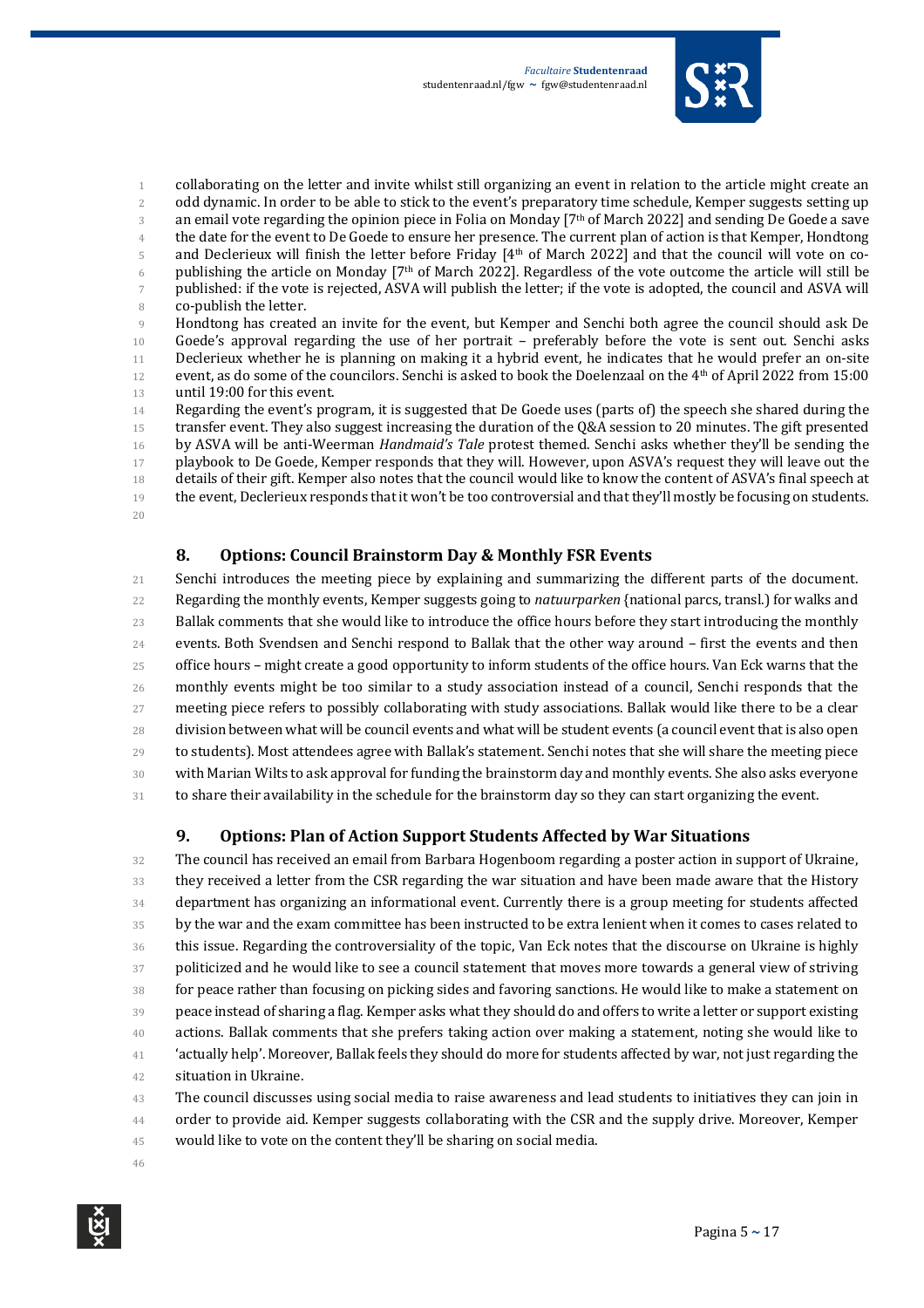

4

7

1 **Voting proposal:** The FSR FGw 2021-2022 proposes to support Barbara Hogenboom's poster action 2 regarding the war in Ukraine.

|                      | In favour   Against   Blank   Abstain |  |  |
|----------------------|---------------------------------------|--|--|
| TOF                  |                                       |  |  |
| Activistenpartij UvA | $\overline{\phantom{a}}$              |  |  |

5 The proposal is **adopted**. The FSR FGw 2021-2022 will support Barbara Hogenboom's poster action 6 **regarding the war in Ukraine.** 

8 Kemper instructs councilors how to print the posters for the action. Ballak and Kemper will collaborate on 9 drafting up the social media content and will set up an email vote. Lastly, at TTO the council's Daily Board will 10 ask the fDB what they're doing for students affected war situations in general [ACTION POINT].

#### 10. Wvttk (any other business)

11 It is announced that *inwerken* will be planned for the  $8<sup>th</sup>$  until the 10<sup>th</sup> of July, which is before the summer 12 break and after the exam weeks and thesis deadlines. They've found a suitable accommodation which will be 13 shared in the email vote. Regardless, the council is informed the location has a sleeping hall instead of secluded 14 bedrooms. To ensure everyone is comfortable with such sleeping arrangements they are asked to contact the 15 trust person should anyone have any objections – this will also become a possibility for the incoming 16 councilors (2022-2023), who will be able to contact the FSR chairs and trust persons.

17 Everyone is asked to read Svendsen's update.

#### **11.** Final Points & Closing

18 Vroom urges everyone to express to her in advance to the plenary meeting if anyone feels uncomfortable with

19 her being there for certain agenda topics. The meeting is closed 10:51.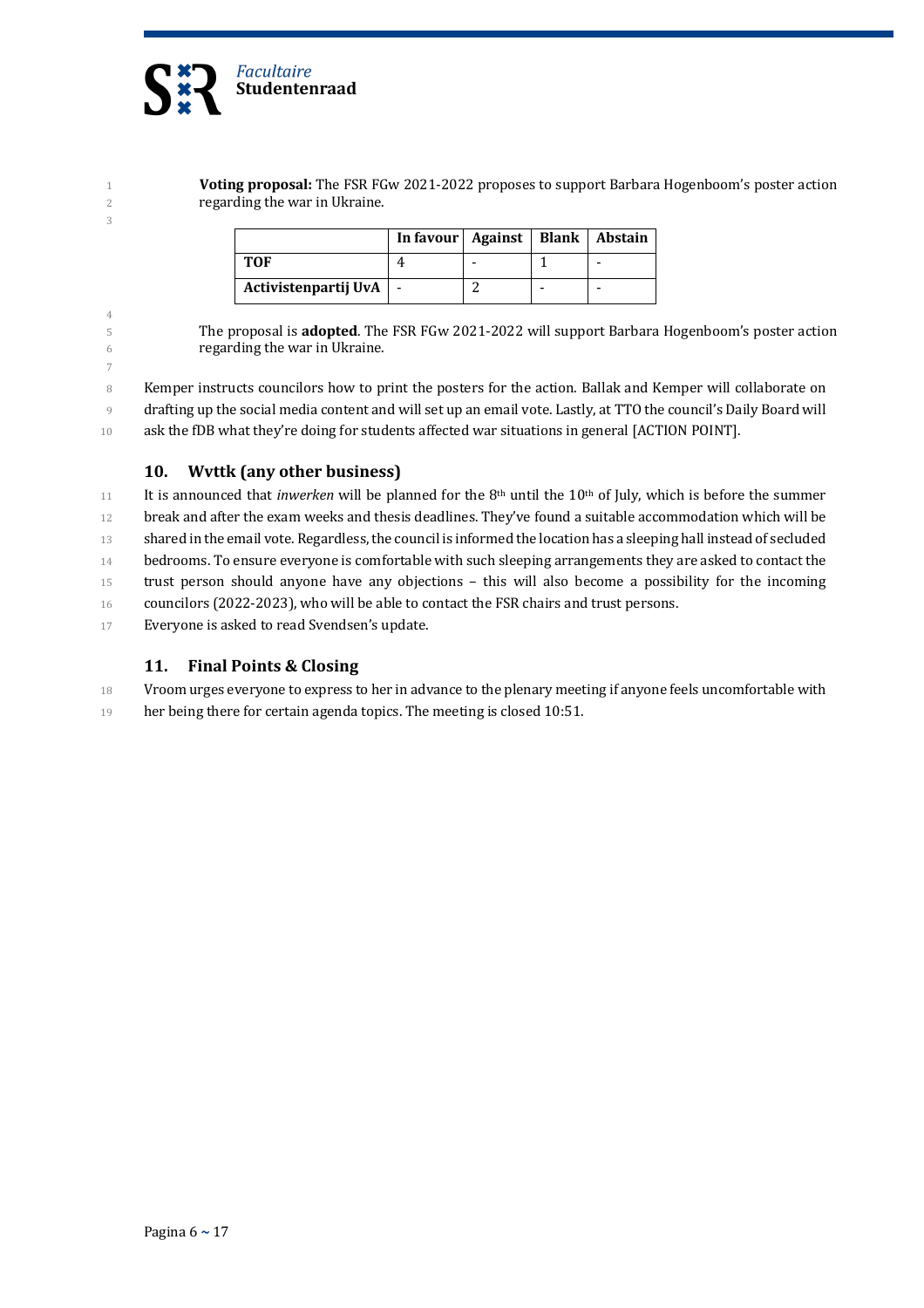

|                                | <b>Action List</b>   |                                                                                                                                                                                           |
|--------------------------------|----------------------|-------------------------------------------------------------------------------------------------------------------------------------------------------------------------------------------|
| $\mathbf{1}$<br>$\overline{2}$ | 210603-01            | The FSR FGw 2021-2022 will have a conversation to establish their stance regarding the<br>democratization of the dean position.                                                           |
| 3<br>4                         |                      | (Edited 220223)) Mars and Kemper will present a meeting piece March 2 <sup>nd</sup> [2022] in<br>order to facilitate this discussion.                                                     |
| 5                              |                      | (220223) Kemper will set up a letter for councillors to comment on.<br>٠                                                                                                                  |
| 6<br>7                         | 211101-01            | (Edited 220223) Svendsen will format the year review document for the PV of the March<br>2 <sup>nd</sup> [2022].                                                                          |
| 8<br>9                         | 211126-01            | Ballak, Khamseh, Kemper and Hondtong (edited 220216) will remove the Working<br>Agreement from the Diversity Commitment and set up a separate amendment proposal to                       |
| 10<br>11                       | 220121-01            | include the section in the Huishoudelijk Reglement and present it at the PV.<br>ELC will look into the role of intersectionality within the UvA diversity policy.                         |
| 12<br>13                       |                      | (220223) Kemper will consult old minutes to find out what the council meant by this<br>particular point on intersectionality.                                                             |
| 14                             | <del>220211-01</del> | On February 23 <sup>rd</sup> [2022] The council and Vroom will have a brainstorm session to improve                                                                                       |
| 15<br>16                       |                      | student wellbeing at the faculty (e.g.: incorporating recommendations from the RIVM<br>student wellbeing and substance abuse report and focusing on the contemplation rooms).             |
| 17                             | 220211-02            | Piraianu will set up a student engagement meeting between the 14 <sup>th</sup> and 18 <sup>th</sup> of February<br>2022.                                                                  |
| 18<br>19<br>20                 | 220211-03            | The working groups (ELC + OPR) will brainstorm ideas on how to spend the council budget<br>and share their ideas at the PV.                                                               |
| 21<br>22                       | 220216-02            | Regarding the issue of council work pressure, democratic legitimacy, lack of willing elected<br>candidates, overrepresentation of council assistants, etc.:                               |
| 23<br>24                       |                      | OPR will discuss these issues and the FNWI letter on the same subject during their<br>working group meeting in the week of 21st of February 2022                                          |
| 25                             |                      | The council will discuss these issues plenary upon OPR's incentive.<br>٠                                                                                                                  |
| 26<br>27                       | 220223-01            | The council will send all student association an email and/or asks Bart Gijwijt to publish a<br>note in the faculty newsletter to inform them that funds have been made available for the |
| 28                             |                      | associations to, for example, organize social events.                                                                                                                                     |
| 29<br>30                       | 220302-01            | At TTO the council's Daily Board will ask the fDB what they're doing for students affected<br>war situations in a general sense.                                                          |

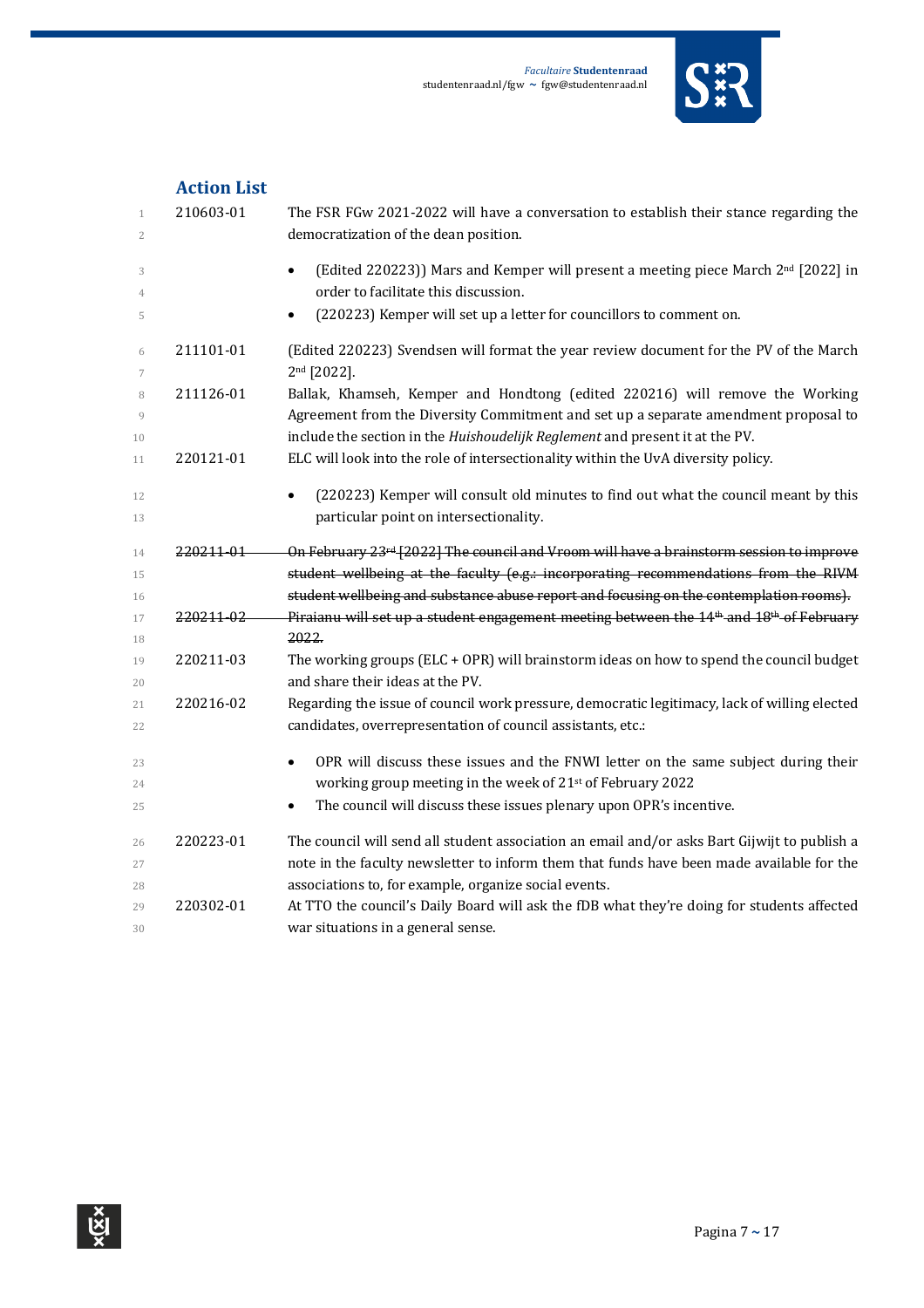

#### **Pro Memori**

| $\mathbf{1}$        | 190904-01 | When communicating the AS must always be placed in the cc.                                                |
|---------------------|-----------|-----------------------------------------------------------------------------------------------------------|
| $\overline{2}$      | 190904-02 | A list of improvements for the Heidag must be prepared for next year.                                     |
| 3                   | 190904-04 | The FSR - DB action list must be discussed for OVs, both internally and during                            |
| $\overline{4}$      |           | the VO.                                                                                                   |
| 5                   | 190911-01 | The Technical Chair always needs to be invited for PVs prior to an OV.                                    |
| 6                   | 190911-02 | The Council needs to deliver all documents required before the start of the PV.                           |
| $\overline{7}$<br>8 | 190911-02 | As soon as the website is updated the FSR decides on who will be responsible for updating<br>the minutes. |
| 9                   | 191001-01 | The AS makes sure at the end of the year all private information of the Councilors is deleted.            |
| 10                  | 190916-05 | The Council promotes their facebook page actively.                                                        |
| 11                  | 191005-01 | All documents will be saved in the archive (MS Teams) (edited 220121)                                     |
| 12                  | 200128-02 | The AS adds the living documents to the archive (MS Teams) (edited 220121)                                |
| 13                  | 200325-01 | The secretary deletes the Zoom PV recordings at the end of the year (edited 220121)                       |
| 14                  | 200310-01 | Sustainability is always taken into account while working on files.                                       |
| 15                  | 200525-01 | The Council adds documents in Word or .pdf for the record or verslaglegging in the Week of                |
| 16                  |           | the FSR.                                                                                                  |
| 17                  | 200525-02 | In case of absence - and especially for members with voting rights - the Councilors should                |
| 18                  |           | be informed on time and mandate someone.                                                                  |
| 19                  | 200525-03 | The council refers to itself as FSR FGw and uses pronoun 'it'.                                            |
| 20                  | 200911-01 | When PVs are scheduled on Mondays the council will go over section 3.3.b. of the HR again                 |
| 21                  | 200911-02 | The FSR-FGw (edited 220121) will look into possible actions when more information                         |
| 22                  |           | regarding the UvA-Huawei collaboration is brought forward by the CSR.                                     |
| 23                  | 201126    | When referring to certain job titles and technical terms the council will use Dutch                       |
| 24                  |           | terminology to avoid confusion between the council and board.                                             |
|                     | 201210    | ELC (edited 220121) will look into the role of intersectionality within the UvA diversity                 |
| 25                  |           |                                                                                                           |
| 26                  |           | policy.                                                                                                   |
| 27                  | 201204    | The council will meet up as soon as government restrictions allow 10-15 people to get                     |
| 28                  |           | together again                                                                                            |
| 29                  | 210408    | Regarding formal letters by the council                                                                   |
| 30                  |           | For every formal letter the council writes, at least, 2 editors will be appointed to check<br>a)          |
| 31                  |           | the letter for (but not limited to) argumentative, stylistic, vocabulary, grammar and                     |
| 32                  |           | structural flaws in order to improve it.                                                                  |
| 33                  |           | The writer(s) of the formal letters will notify the editors in time for the deadline or PV<br>b)          |
| 34                  |           | to check its contents.                                                                                    |
| 35                  | 210701    | The council will ask the board to send over Word-files, when the council is required to/feels             |
| 36                  |           | the need to supply them with in-text textual edits/commentary.                                            |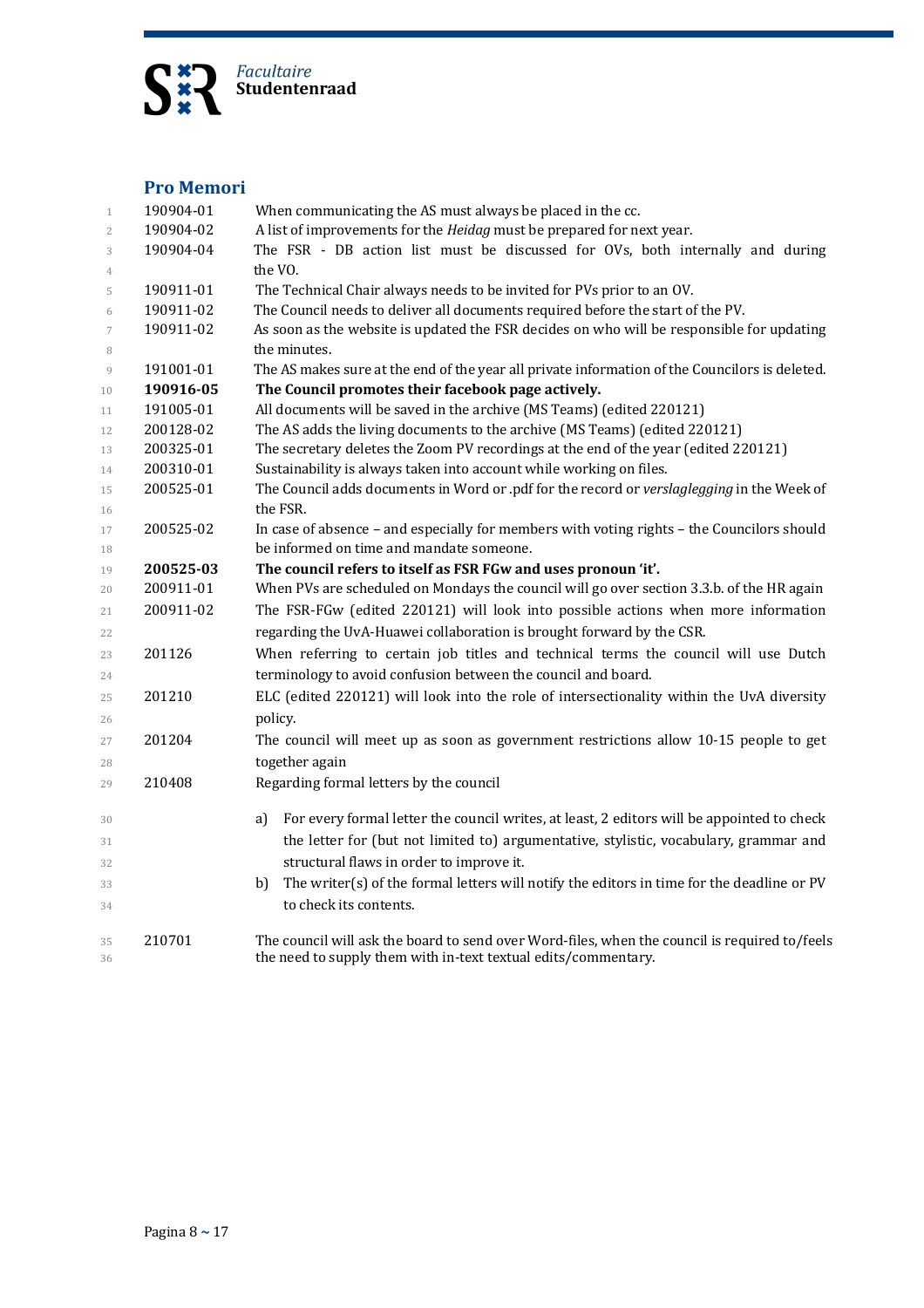

| $\overline{2}$ | <b>Pre-emptive decisions</b> |                                                                                                  |
|----------------|------------------------------|--------------------------------------------------------------------------------------------------|
| 3              | <b>None</b>                  |                                                                                                  |
| $\overline{4}$ |                              |                                                                                                  |
| 5              |                              |                                                                                                  |
| 6              | <b>Confirmed decisions</b>   |                                                                                                  |
| 7              | 210707                       | The FSR FGw 2021-2022 appoints Sara Kemper as CSR delegate for the FSR FGw 2021-2022.            |
| 8              | 210902-01                    | The FSR FGw 2021-2022 appoints Sara Kemper as Co-Chair for the FSR FGw 2021-2022.                |
| 9<br>10        | 210902-02                    | The FSR FGw 2021-2021 appoints Mikayla Vieira Ribeiro as Co-Chair for the FSR FGw 2021-<br>2022. |
| 11             | 210902-03                    | The FSR FGw 2021-2021 appoints Ciprian Piraianu as Vice-Chair for the FSR FGw 2021-2022.         |
| 12             | 210913-01                    | The FSR FGw 2021-2021 will operate via a working group structure.                                |
| 13             | 210913-02                    | The FSR FGw 2021-2022 appoints Carlos van Eck as DB Member for the FSR FGw 2021-2022.            |
| 14             | 210913-03                    | The FSR FGw 2021-2022 appoints Julia Ballak as DB Member for the FSR FGw 2021-2022.              |
| 15             | 210913-04                    | The FSR FGw 2021-2022 appoints Tea Svendsen as Safe Person for the FSR FGw 2021-2022.            |
| 16             | 210913-05                    | The FSR FGw 2021-2022 appoints Angelina Senchi as Safe Person for the FSR FGw 2021-2022.         |
| 17             | 210913-06                    | The FSR FGw 2021-2022 appoints Sara Verveer as Treasurer for the FSR FGw 2021-2022.c             |
| 18             | 210913-07                    | The FSR FGw 2021-2022 appoints Svendsen, Van Eck and Malash as members of the                    |
| 19             |                              | Sollicitatiecommissie in search of a council assistant for the FSR FGw 2021-2022.                |
| 20             | 211004-01                    | The FSR FGw 2021-2022 will scrap article 6.6 ("Als een raadslid een anonieme stemming            |
| 21             |                              | verzoekt, wordt deze gefaciliteerd. Deze stemming verloopt schriftelijk. De telling van deze     |
| 22             |                              | stemmen wordt gedaan door ten minste twee personen die niet lid zijn van de raad.") and          |
| 23             |                              | article 6.7 ("Schriftelijke stemmingen worden voor een termijn van minstens 1 jaar verzegeld     |
| 24             |                              | bewaard in de raadskamer. De Ambtelijk Secretaris draagt hier zorg voor.") from the              |
| 25             |                              | Huishoudelijk Reglement 2020-2021.                                                               |
| 26             | 211004-02                    | The FSR FGw will introduce a new article 6.6 to the Huishoudelijk Regelement 2021-2022,          |
| 27             |                              | which states the following principles:                                                           |
| 28             |                              | All voting results are reported in the minutes                                                   |
| 29             |                              | Closed votes only report the number of votes in favour, against, blank<br>Е                      |
| 30             |                              | and abstain.                                                                                     |
| 31             |                              | Open votes report the number of votes per party in favour, against, blank<br>٠                   |
| 32             |                              | and abstain.                                                                                     |
| 33             |                              | Open voting is the standard procedure;                                                           |
| 34             |                              | Closed voting is only permitted in the case of the appointment or deposition of                  |
| 35             |                              | council positions (e.g. treasurer, trust person, DB member, etc.)                                |
| 36             |                              | Votes during a closed voting procedure are considered anonymous.                                 |
| 37             |                              | Therefore, anonymous votes are only cast when it concerns the                                    |
| 38             |                              | appointment or deposition of council positions.                                                  |
| 39             |                              |                                                                                                  |
| 40             | 211004-03                    | The FSR FGw 2021-2022 will apply the discussed changes to the Huishoudelijk Reglement            |
| 41             |                              | and use the finalized Huishoudelijk Reglement 2021-2022.                                         |
| 42             |                              |                                                                                                  |
|                |                              | $A = 1$                                                                                          |

|            | In favour   Against   Blank   Abstain |  |  |
|------------|---------------------------------------|--|--|
| <b>TOF</b> |                                       |  |  |

**Decisions**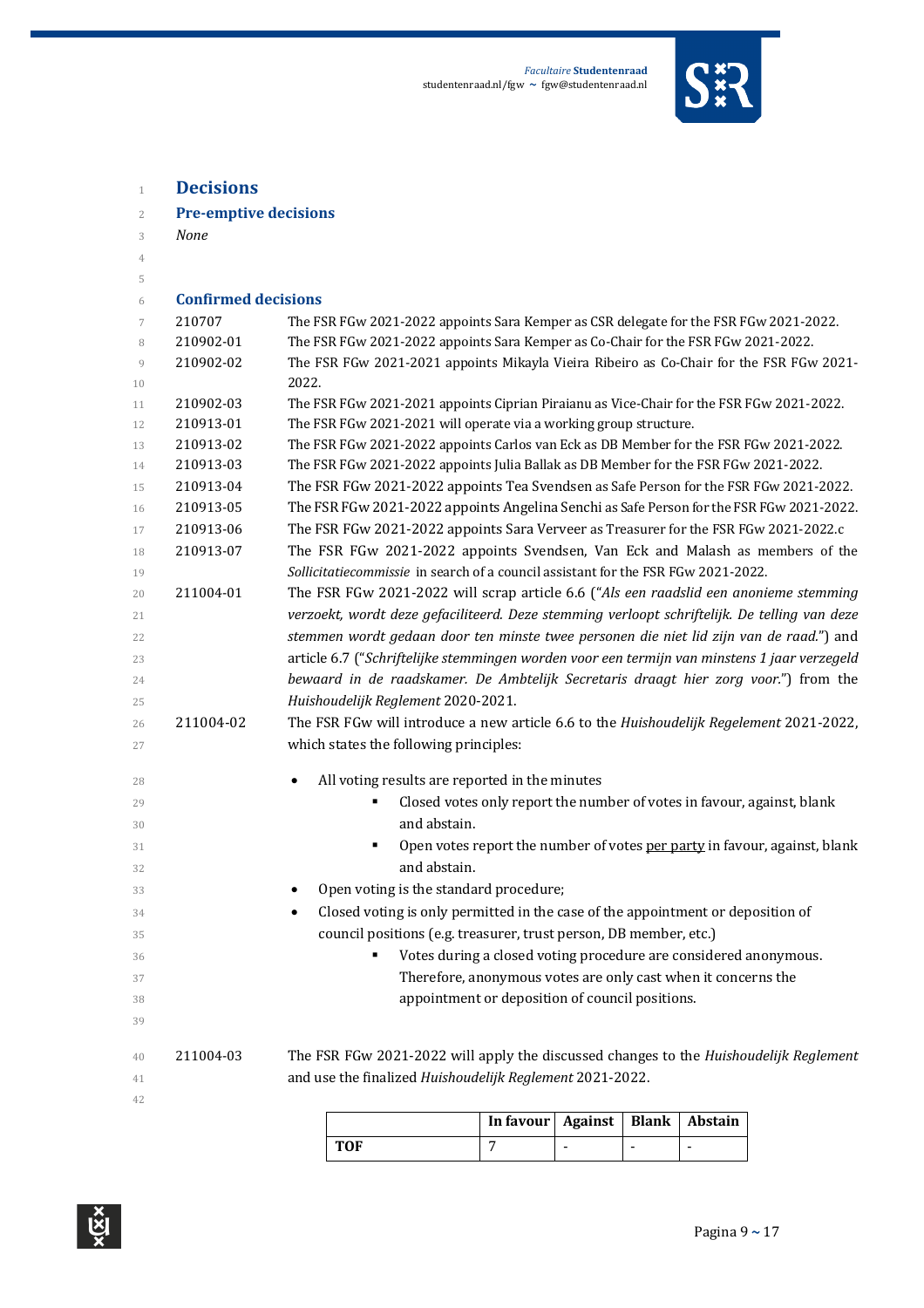

| Activistenpartij UvA |  |  |
|----------------------|--|--|
| 020                  |  |  |
| De Vrije Student     |  |  |



- 
- 

11 211025 The FSR FGw 2021-2022 will use the sustainability committment (inclduing the agreed 12 upon changes during the PV of 211025) for the council year 2021-2022.

|                      | In favour   Against | <b>Blank</b> | <b>Abstain</b> |
|----------------------|---------------------|--------------|----------------|
| TOF                  |                     |              |                |
| Activistenpartij UvA | 2                   |              |                |
| 020                  |                     |              |                |
| De Vrije Student     |                     |              |                |

14

16

15 211105 The FSR FGw 2021-2022 will advise positively on the Faculty Budget 2022.

|                      | In favour   Against |  | Blank   Abstain |
|----------------------|---------------------|--|-----------------|
| TOF                  |                     |  |                 |
| Activistenpartij UvA | 2                   |  |                 |
| 020                  |                     |  |                 |
| De Vrije Student     |                     |  |                 |

17

18 211101-01 The FSR FGw 2021-2022 selects A.E.A. (Alexandra) Hall Allen as their council assistant for 19 **the current council year.**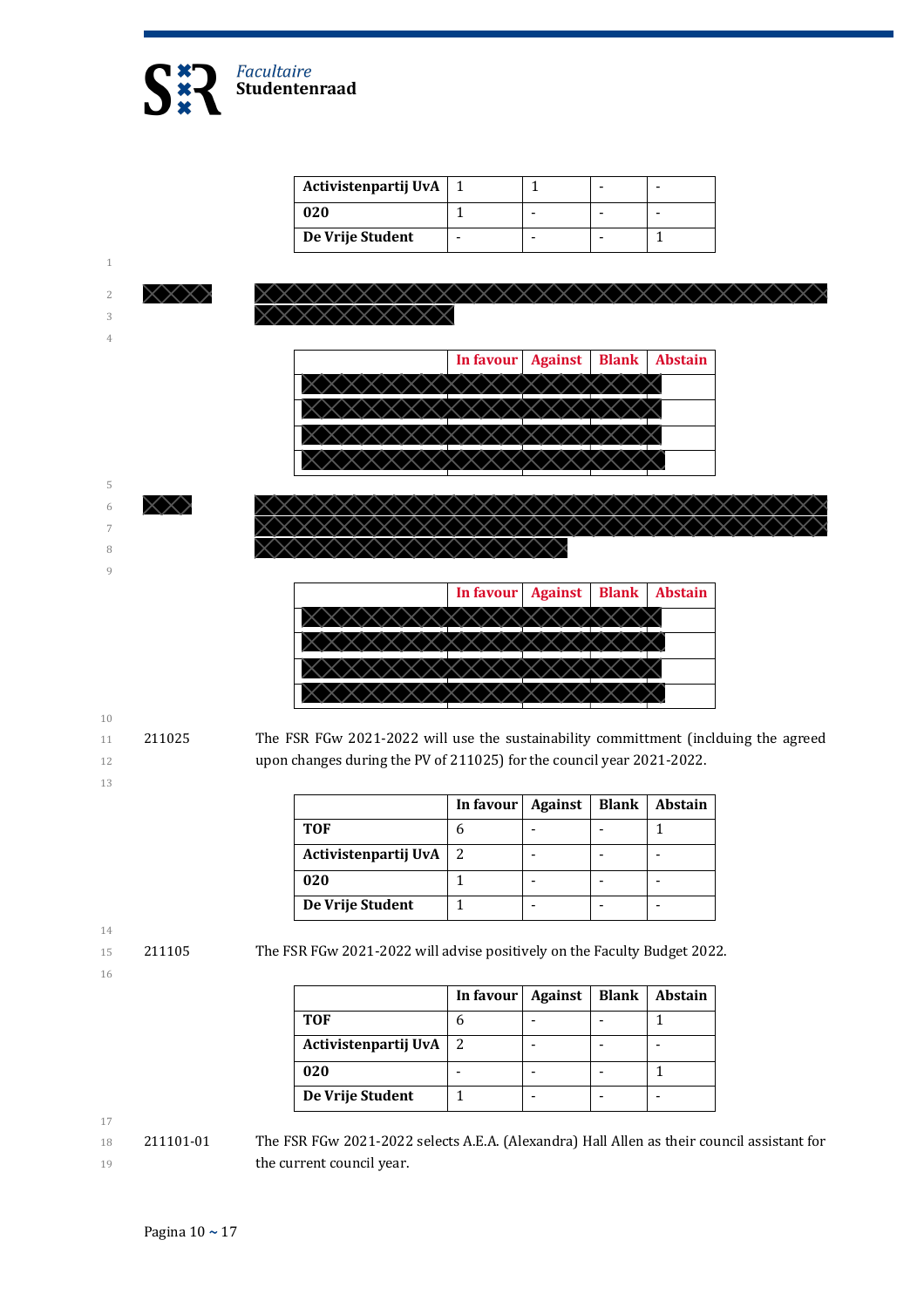

|                      | In favour $\vert$ | <b>Against</b> | <b>Blank</b> | <b>Abstain</b> |
|----------------------|-------------------|----------------|--------------|----------------|
| <b>TOF</b>           |                   |                |              |                |
| Activistenpartij UvA | $\mathbf{1}$      |                |              |                |
| 020                  |                   |                |              |                |
| De Vrije Student     |                   |                |              |                |

3 211101-02 The FSR FGw 2021-2022 will discuss and argue in favor of the black text suggestions of their OER suggestion document at the *deurendichtbijenenkomst*

|                      | In favour $\vert$ | Against | Blank | <b>Abstain</b> |
|----------------------|-------------------|---------|-------|----------------|
| <b>TOF</b>           |                   |         |       |                |
| Activistenpartij UvA |                   |         |       |                |
| 020                  |                   |         |       |                |
| De Vrije Student     |                   |         |       |                |

| 6  |        |                                                                                                         |  |  |  |  |
|----|--------|---------------------------------------------------------------------------------------------------------|--|--|--|--|
| 7  | 211112 | FSR FGw 2021-2022 their sollicitatiecommissie (SoCo) will adhere to the following guidelines for        |  |  |  |  |
| 8  |        | future appointments of council assistants:                                                              |  |  |  |  |
| 9  |        |                                                                                                         |  |  |  |  |
| 10 |        | After the application procedure, the SoCo will choose a candidate that they consider most<br>$\circ$    |  |  |  |  |
| 11 |        | suitable for the position. Before the council's next PV, the SoCo will present a document to            |  |  |  |  |
| 12 |        | the council which consists of the following parts:                                                      |  |  |  |  |
| 13 |        | A motivation letter from the candidate in question;                                                     |  |  |  |  |
| 14 |        | The CV of the candidate in question;<br>٠                                                               |  |  |  |  |
| 15 |        | An extensive report from the SoCo in which they elaborate on the application<br>٠                       |  |  |  |  |
| 16 |        | procedure, present their findings and explain why the candidate in question is the                      |  |  |  |  |
| 17 |        | most suitable                                                                                           |  |  |  |  |
| 18 |        | The council keeps the names of the candidates and the discussion of the application<br>$\circ$          |  |  |  |  |
| 19 |        | documents confidential.                                                                                 |  |  |  |  |
| 20 |        | The council can vote on the appointment only after it has received these documents.<br>$\circ$          |  |  |  |  |
| 21 |        | Candidates will only be informed about the status of their application after the council has<br>$\circ$ |  |  |  |  |
| 22 |        | made a definitive decision.                                                                             |  |  |  |  |
| 23 |        | If the council rejects an appointment proposal, the SoCo will either:<br>$\circ$                        |  |  |  |  |
| 24 |        | Select a new candidate and write a new report;                                                          |  |  |  |  |
| 25 |        | Write a new report on the same candidate;<br>٠                                                          |  |  |  |  |
| 26 |        | Step down after which the council votes in a new SoCo                                                   |  |  |  |  |
| 27 |        |                                                                                                         |  |  |  |  |
|    |        | In favour<br><b>Blank</b><br><b>Abstain</b><br><b>Against</b>                                           |  |  |  |  |

|                      | In favour   Against | Blank | <b>Abstain</b> |
|----------------------|---------------------|-------|----------------|
| TOF                  |                     |       |                |
| Activistenpartij UvA | 2                   |       |                |
| 020                  |                     |       |                |
| De Vrije Student     |                     |       |                |

29 211117-01 The FSR FGw 2021-2022 agrees to the budget of 250 euros for their *Constitutieborrel*.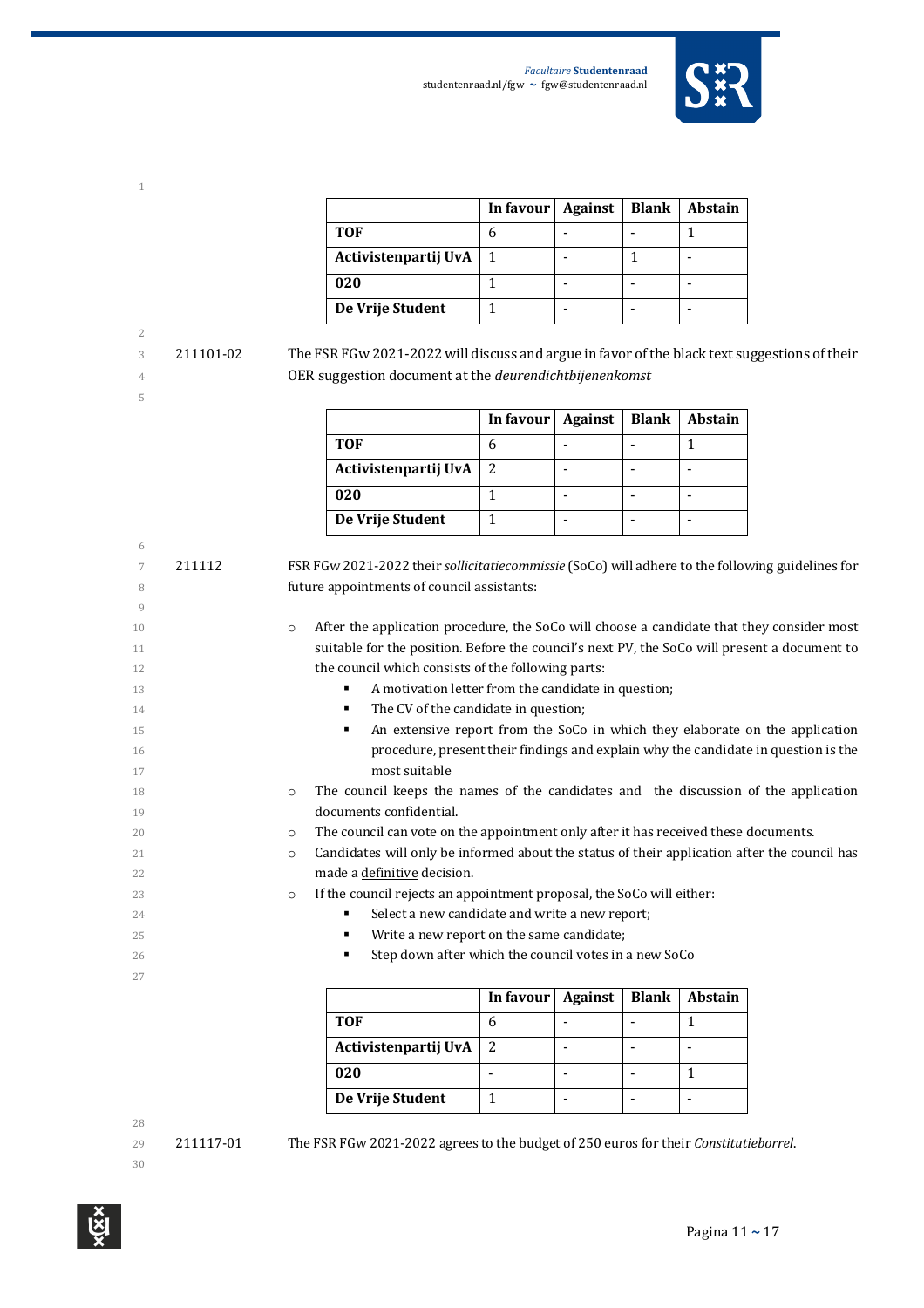

|                      | In favour | Against | Blank | Abstain |
|----------------------|-----------|---------|-------|---------|
| <b>TOF</b>           |           |         |       |         |
| Activistenpartij UvA |           |         |       |         |
| 020                  |           |         |       |         |
| De Vrije Student     |           |         |       |         |

3

4

7

2 211117-02 The FSR FGw 2021-2022 will use Wandkrant  $#1$ .

|                          | In favour | Against | Blank   Abstain |
|--------------------------|-----------|---------|-----------------|
| <b>TOF</b>               |           |         |                 |
| Activistenpartij UvA   1 |           |         |                 |
| 020                      |           |         |                 |
| De Vrije Student         |           |         |                 |

5 211117-03 The FSR FGw 2021-2022 will publish the questions for the alcohol policy survey 6 (November/December) 2021.

|                      | In favour | <b>Against</b> | Blank | Abstain |
|----------------------|-----------|----------------|-------|---------|
| <b>TOF</b>           |           |                |       |         |
| Activistenpartij UvA |           |                |       |         |
| 020                  |           |                |       |         |
| De Vrije Student     |           |                |       |         |

8

12

9 211124 The FSR FGw 2021-2022 will send the letter titled *Unsolicited Advice: Temporary Facility* 10 **Aftercare Regarding Past Social Safety Situations for Staff and Students to the fDB on the** 11 **November 23rd, 2021.** 

|                      | In favour   Against | <b>Blank</b> | Abstain |
|----------------------|---------------------|--------------|---------|
| TOF                  |                     |              |         |
| Activistenpartij UvA |                     |              |         |
| 020                  |                     |              |         |
| De Vrije Student     |                     |              |         |

13

17

14 211126-01 The FSR FGw 2021-2022 will remove the working agreement from the Diversity 15 commitment and set up a separate amendment proposal to include the section in the 16 *Huishoudelijk Reglement*

|                      | In favour $\vert$ | Against | <b>Blank</b> | <b>Abstain</b> |
|----------------------|-------------------|---------|--------------|----------------|
| TOF                  |                   |         |              |                |
| Activistenpartij UvA |                   |         |              |                |
| 020                  |                   |         |              |                |
| De Vrije Student     |                   |         |              |                |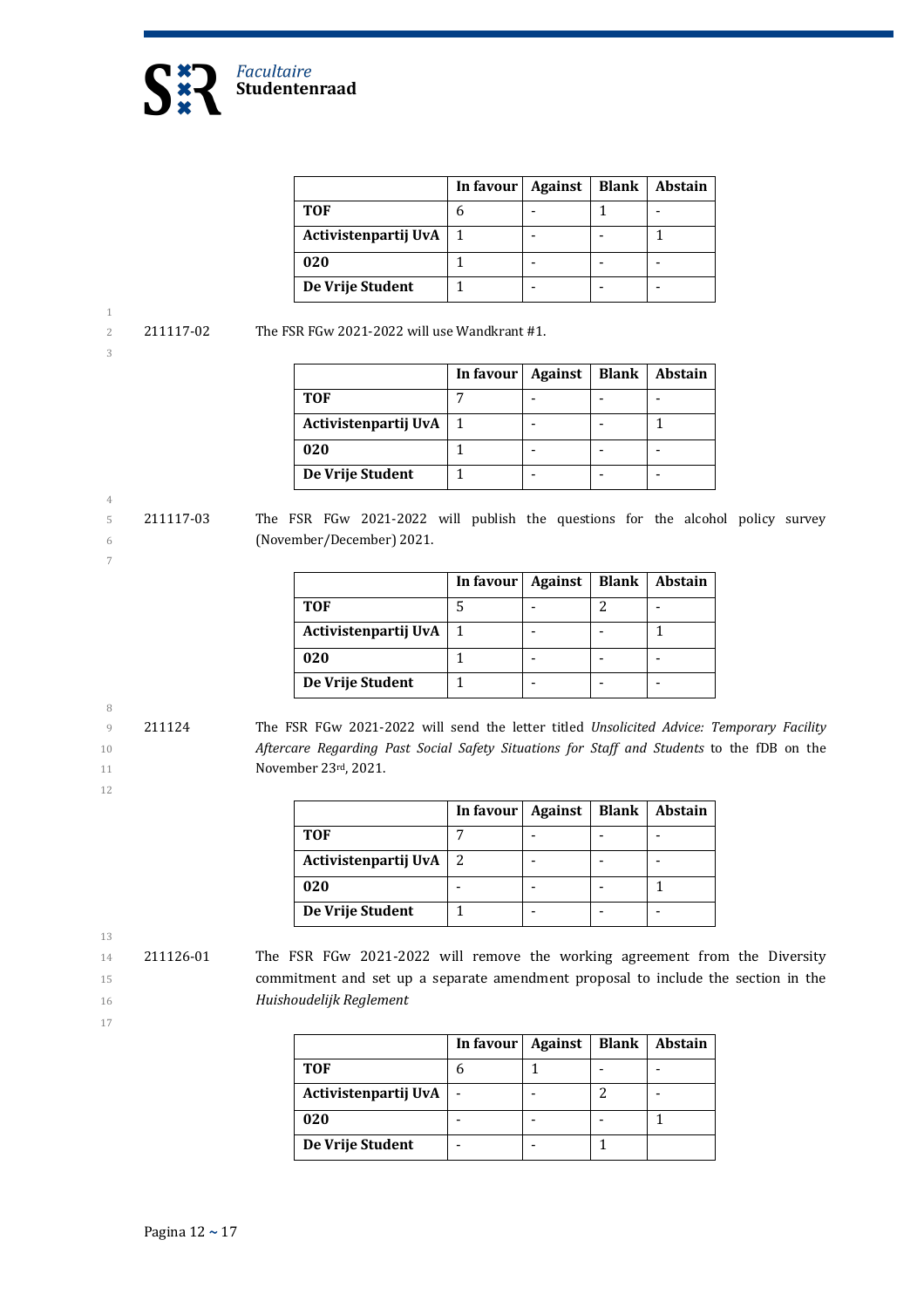

- 
- 5
- 2 211126-02 The FSR FGw 2021-2022 will add a disclaimer to the glossary of the Diversity Commitment 3 stressing that the definitions are related only to the context of this document. Moreover, 4 they will also include the source of theories in the diversity commitment.

|                      | In favour | Against | <b>Blank</b> | <b>Abstain</b> |
|----------------------|-----------|---------|--------------|----------------|
| <b>TOF</b>           |           |         |              |                |
| Activistenpartij UvA | 2         |         |              |                |
| 020                  |           |         |              |                |
| De Vrije Student     |           |         |              |                |

#### 6

8

7 211126-03 The FSR FGw 2021-2022 will commit to the Diversity Commitment 2021-2022.

|                      | In favour   Against | <b>Blank</b> | <b>Abstain</b> |
|----------------------|---------------------|--------------|----------------|
| <b>TOF</b>           |                     |              |                |
| Activistenpartij UvA |                     |              |                |
| 020                  |                     |              |                |
| De Vrije Student     |                     |              |                |

#### 9

12

10 211126-04 The FSR FGw 2021-2022 will support the Hotel Mokum solidarity demonstration tonight 11 (November 26<sup>th</sup>, 2021) by reposting the announcement on their Instagram page.

|                      | In favour   Against | Blank | <b>Abstain</b> |
|----------------------|---------------------|-------|----------------|
| <b>TOF</b>           |                     |       |                |
| Activistenpartij UvA | 2                   |       |                |
| 020                  |                     |       |                |
| De Vrije Student     |                     |       |                |

13

15

14 211126-05 The FSR FGw 2021-2022 will allocate  $\epsilon$ 200 of their budget to council mugs.

|                      | In favour   Against | <b>Blank</b> | Abstain |
|----------------------|---------------------|--------------|---------|
| TOF                  | n                   |              |         |
| Activistenpartij UvA | 2                   |              |         |
| 020                  |                     |              |         |
| De Vrije Student     |                     |              |         |

16

17 211126-06 The FSR FGw 2021-2022 will allocate  $\epsilon$ 300 of their budget to literature to ensure the 18 council remains updated and involved on important themes

|                          | In favour   Against   Blank   Abstain |  |  |
|--------------------------|---------------------------------------|--|--|
| TOF                      |                                       |  |  |
| Activistenpartij UvA   2 |                                       |  |  |

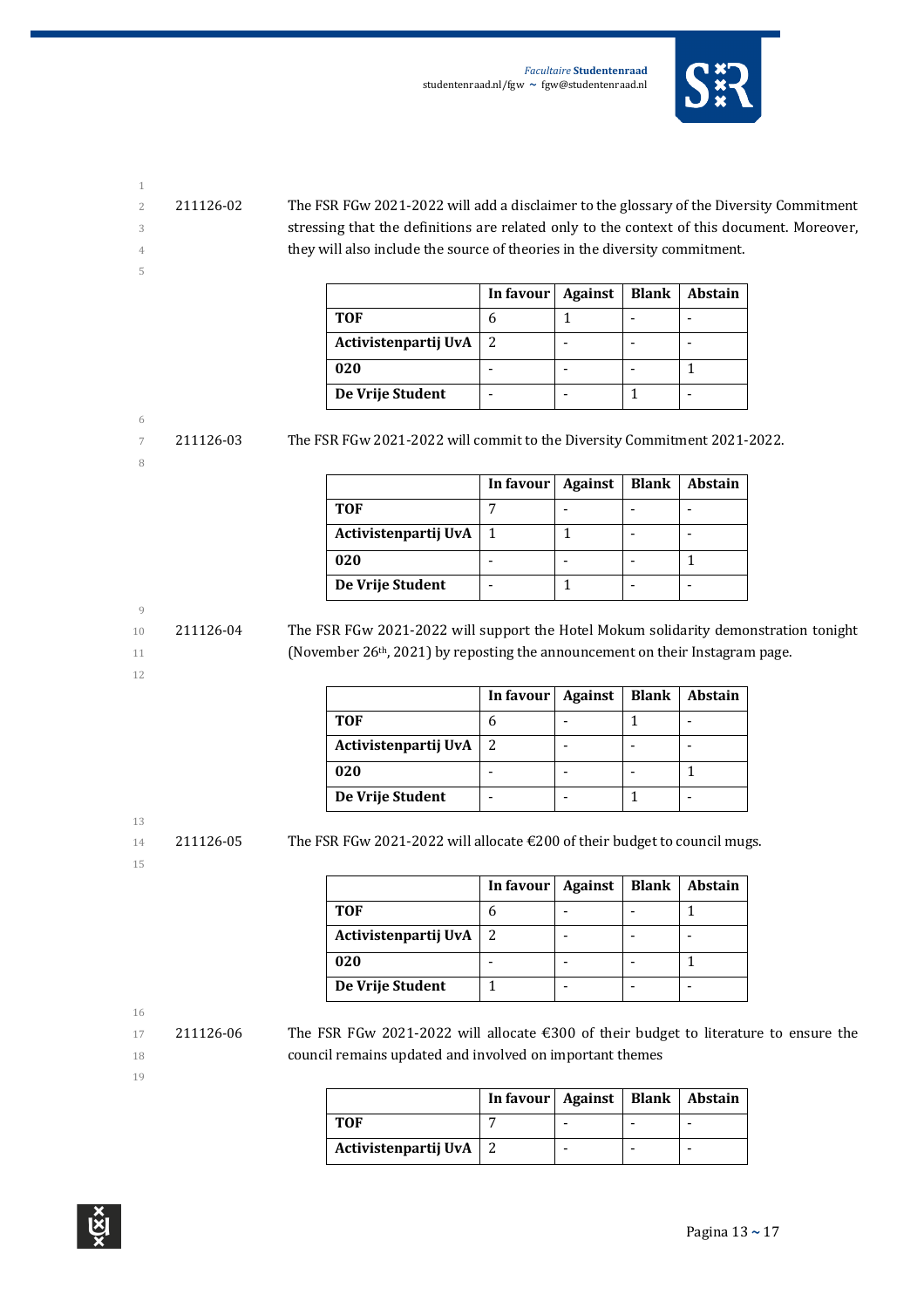

| 020              |  |  |
|------------------|--|--|
| De Vrije Student |  |  |

### 2 211126-07 The FSR FGw 2021-2022 will allocate €200 of their budget to office refreshments (e.g., 3 snacks) to accommodate visiting students and improving student engagement.

|                      | In favour   Against | Blank | Abstain |
|----------------------|---------------------|-------|---------|
| TOF                  |                     |       |         |
| Activistenpartij UvA |                     |       |         |
| 020                  |                     |       |         |
| De Vrije Student     |                     |       |         |

#### 5 6 211126-08 The FSR FGw 2021-2022 will allocate  $\epsilon$ 500 to organising a holiday council event for 7 teambuilding and expressing gratitude for council work.

|                      | In favour | Against | <b>Blank</b> | Abstain |
|----------------------|-----------|---------|--------------|---------|
| TOF                  |           |         |              |         |
| Activistenpartij UvA |           |         |              |         |
| 020                  |           |         |              |         |
| De Vrije Student     |           |         |              |         |

#### 9

8

1

4

10 211130-01 The FSR FGw 2021-2022 will support the OC MA Linguistics' suggested OER amendments 11 during the OER pre-disucssion meeting

12

|                          | In favour | Against | Blank   Abstain |
|--------------------------|-----------|---------|-----------------|
| TOF                      |           |         |                 |
| Activistenpartij UvA   2 |           |         |                 |
| 020                      |           |         |                 |
| De Vrije Student         |           |         |                 |

13

14 211130-02 The FSR FGw 2021-2022 will support the OC Philosophy's suggested OER amendments 15 during the OER pre-disucssion meeting

16

|                      | In favour | Against | <b>Blank   Abstain</b> |
|----------------------|-----------|---------|------------------------|
| <b>TOF</b>           |           |         |                        |
| Activistenpartij UvA |           |         |                        |
| 020                  |           |         |                        |
| De Vrije Student     |           |         |                        |

17

18 211203-01 The FSR FGw 2021-2022 will send out the >1 day excursion memo as formulated during the 19 **PV** (211203).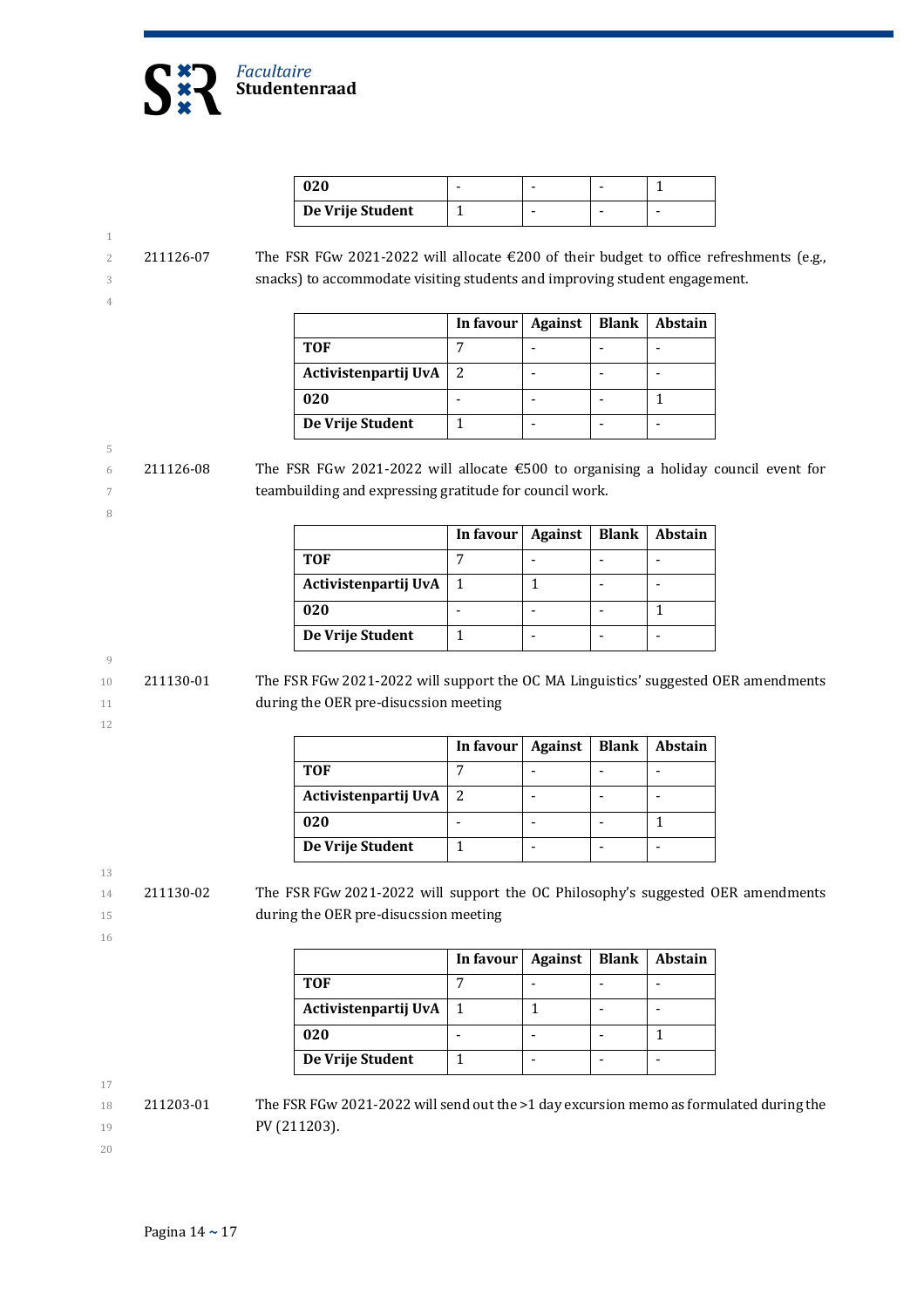

|                      | In favour   Against | Blank | Abstain |
|----------------------|---------------------|-------|---------|
| <b>TOF</b>           |                     |       |         |
| Activistenpartij UvA | 2                   |       |         |
| 020                  |                     |       |         |
| De Vrije Student     |                     |       |         |

2 211203-02 The FSR FGw 2021-2022 will send a negative unsolicited advice regarding the alcohol 3 policy.

5

8

|                      | In favour $\vert$ | Against | Blank | <b>Abstain</b> |
|----------------------|-------------------|---------|-------|----------------|
| <b>TOF</b>           |                   |         |       |                |
| Activistenpartij UvA | 2                 |         |       |                |
| 020                  |                   |         |       |                |
| De Vrije Student     |                   |         |       |                |

6 211210-01 The FSR FGw 2021-2022 selects M.L.M, (Misha) Hajnoorolah-Khamseh as their council 7 **assistant for the current council year.** 

|                      | In favour   Against | <b>Blank</b> | <b>Abstain</b> |
|----------------------|---------------------|--------------|----------------|
| TOF                  |                     |              |                |
| Activistenpartij UvA | <sup>2</sup>        |              |                |
| 020                  |                     |              |                |
| De Vrije Student     |                     |              |                |

# 9

10 211210-02 The FSR FGw 2021-2022 supports the OC Philosophy's stance regarding the 10EC research 11 school requirement in the current OER discussion.

|                      | In favour | Against | <b>Blank</b> | <b>Abstain</b> |
|----------------------|-----------|---------|--------------|----------------|
| TOF                  |           |         |              |                |
| Activistenpartij UvA | 2         |         |              |                |
| 020                  |           |         |              |                |
| De Vrije Student     |           |         |              |                |

13

12

14 211210-03 The FSR FGw 2021-2022 supports the CSR's letter regarding the provision of online 15 **alternatives for tests at the university.** 

| ٠<br>i |  |
|--------|--|

|                      | In favour   Against | <b>Blank</b> | <b>Abstain</b> |
|----------------------|---------------------|--------------|----------------|
| <b>TOF</b>           |                     |              |                |
| Activistenpartij UvA | 2                   |              |                |
| 020                  |                     |              |                |
| De Vrije Student     |                     |              |                |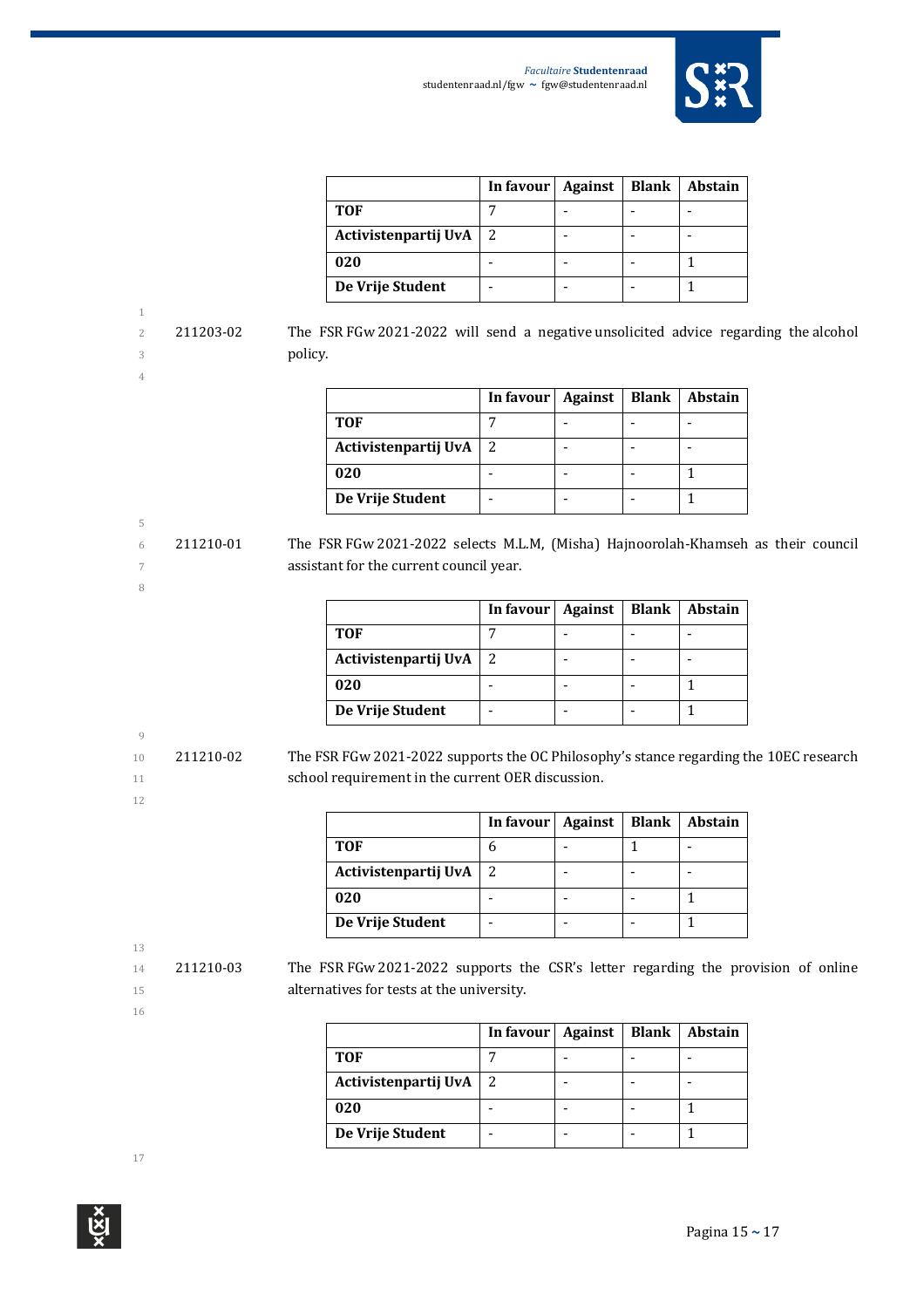

1 220118 The FSR FGw 2021-2022 will send their BA *Cultuurwetenschappen* language change dissent 2 letter.

|                      | In favour | Against | <b>Blank</b> | <b>Abstain</b> |
|----------------------|-----------|---------|--------------|----------------|
| TOF                  |           |         |              |                |
| Activistenpartij UvA | 2         |         |              |                |
| 020                  |           |         |              |                |
| De Vrije Student     |           |         |              |                |

5 220121-01 The FSR FGw 2021-2022 supports the *compensatieprotest* on the 5<sup>th</sup> of February 2022 by 6 showing their support on social media, joining the *steunlijst* as an organisation and by 7 **attending the protest.** 

|                      | In favour | <b>Against</b> | Blank   Abstain |
|----------------------|-----------|----------------|-----------------|
| <b>TOF</b>           |           |                |                 |
| Activistenpartij UvA | -2        |                |                 |
| 020                  |           |                |                 |
| De Vrije Student     |           |                |                 |

10 220121-02 FSR FGw 2021-2022 will help the *actiecomité Amsterdam* to organize the protest by 11 offering their support and network to help spread the information and by asking the fDB to 12 **support the protest.** 

|                      | In favour   Against |  | <b>Blank</b>   Abstain |
|----------------------|---------------------|--|------------------------|
| TOF                  |                     |  |                        |
| Activistenpartij UvA | 2                   |  |                        |
| 020                  |                     |  |                        |
| De Vrije Student     |                     |  |                        |

15 220216-01 The FSR FGw 2021-2022 will use the Budget 2022 as presented by the treasurer on the 16<sup>th</sup> 16 of February 2022.

|                          | In favour   Against   Blank   Abstain |  |  |
|--------------------------|---------------------------------------|--|--|
| TOF                      |                                       |  |  |
| Activistenpartij UvA   2 |                                       |  |  |

21

18

3

4

8

9

13

14

17

19 220223-01 The FSR FGw 2021-2022 will demand from the fDB that the council should set its own 20 **language skill requirements for its council assistants.** 

|                      | In favour   Against   Blank   Abstain |  |  |
|----------------------|---------------------------------------|--|--|
| TOF                  |                                       |  |  |
| Activistenpartij UvA |                                       |  |  |